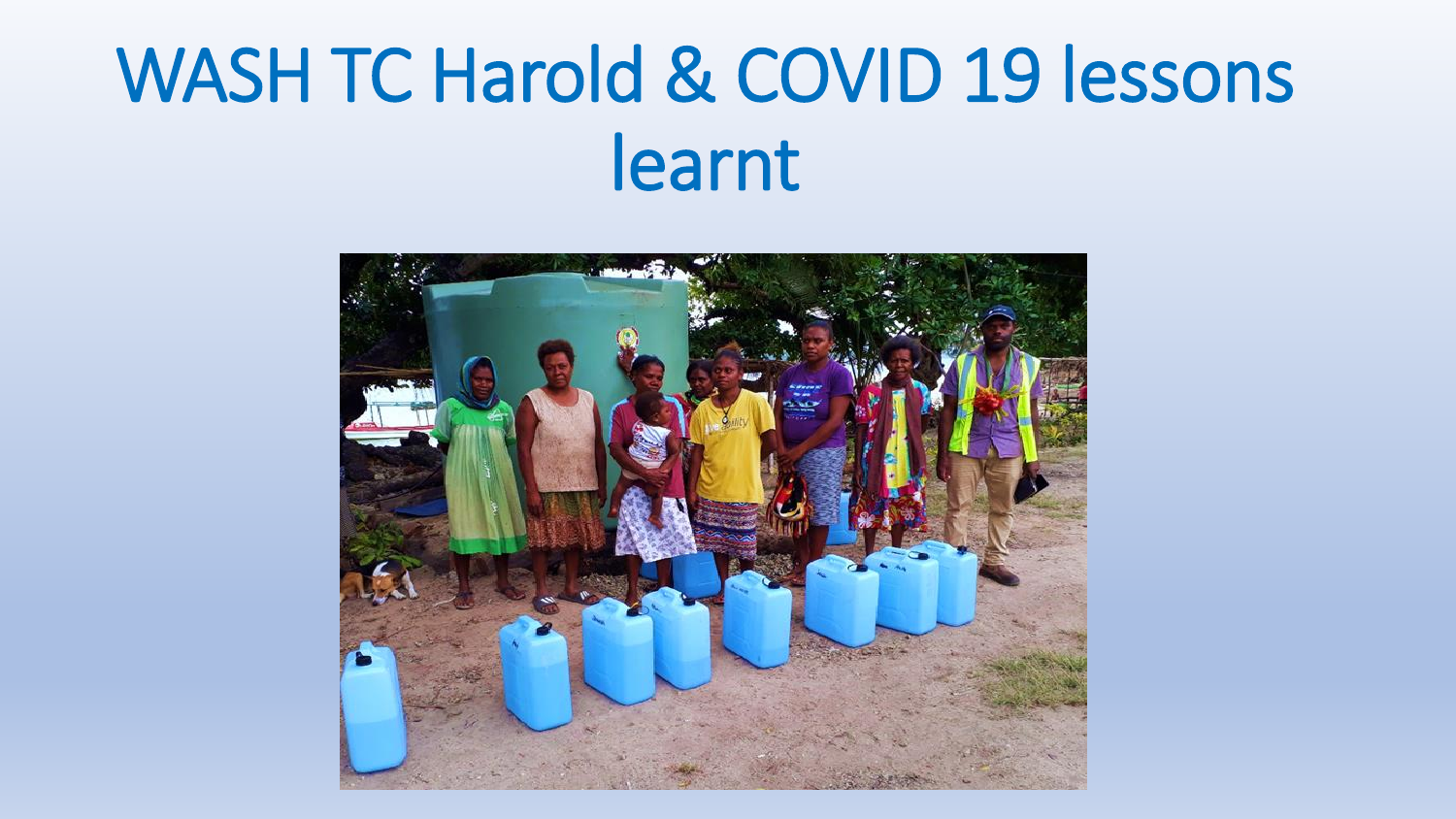## TC Harold Affected Areas

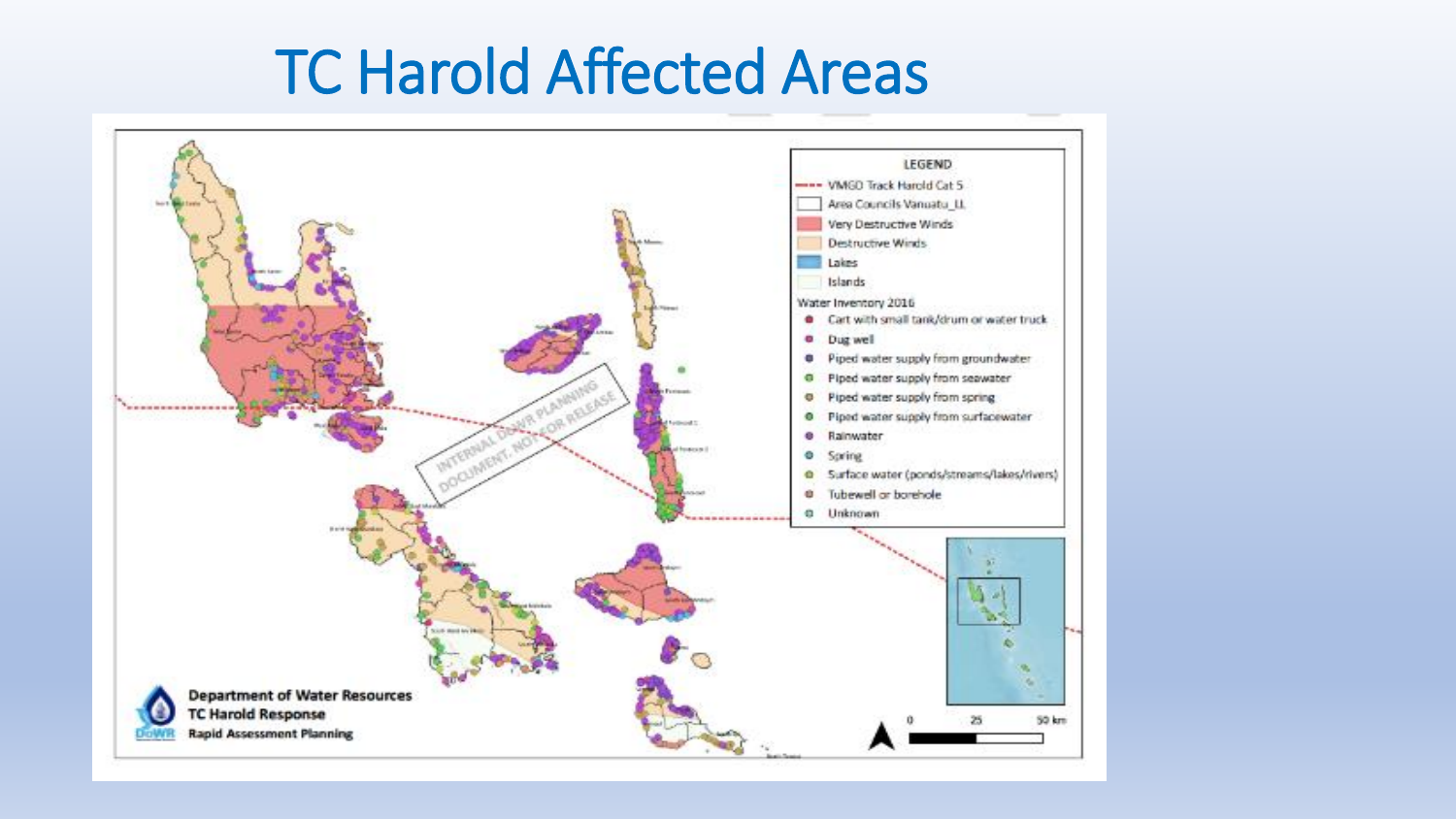## LL Methodology

- 1. 3 provincial lessons learnt workshops completed facilitated by 4 national based officers
	- 1. Melsisi, Pentecost ( 9 participants ) (27 June 1 July)
	- 2. Luganville, Santo (6 participants ) (2 -5 July)
	- 3. Lakatoro, Malekula. (12 participants) (6-9 July)







Melsisi WASH base Luganville LL sessions Melsisi WASH base Lugants Cup and Malampa LL Participants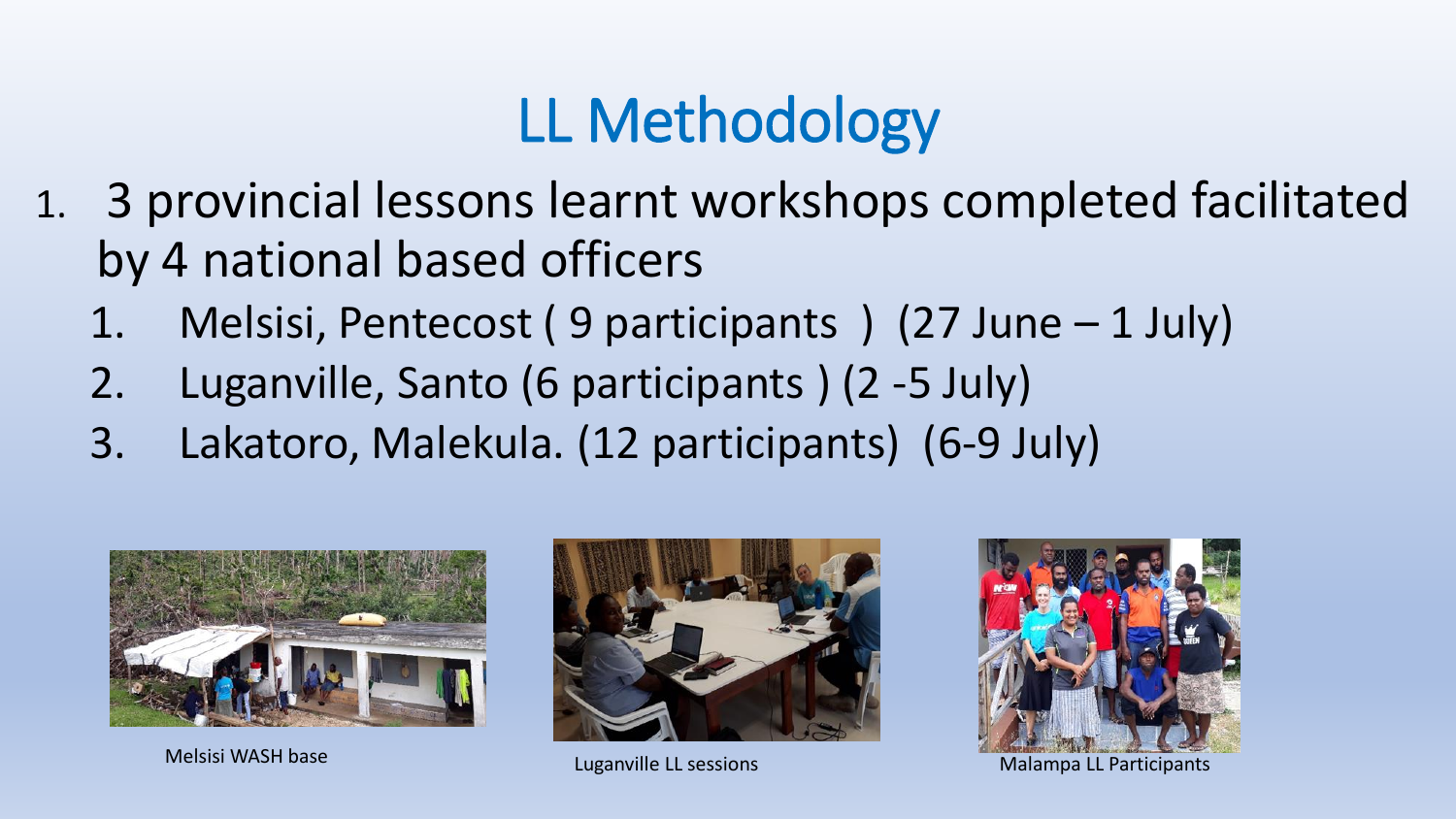## Objectives of LL workshops

- 1. To document positive lessons learnt by WASH Cluster during TC Harold & COVID 19 emergency response
- 2. To document thing that did not work as well during the TC Harold & COVID 19 emergency response
- 3. Propose recommendations for better response in future events of emergencies.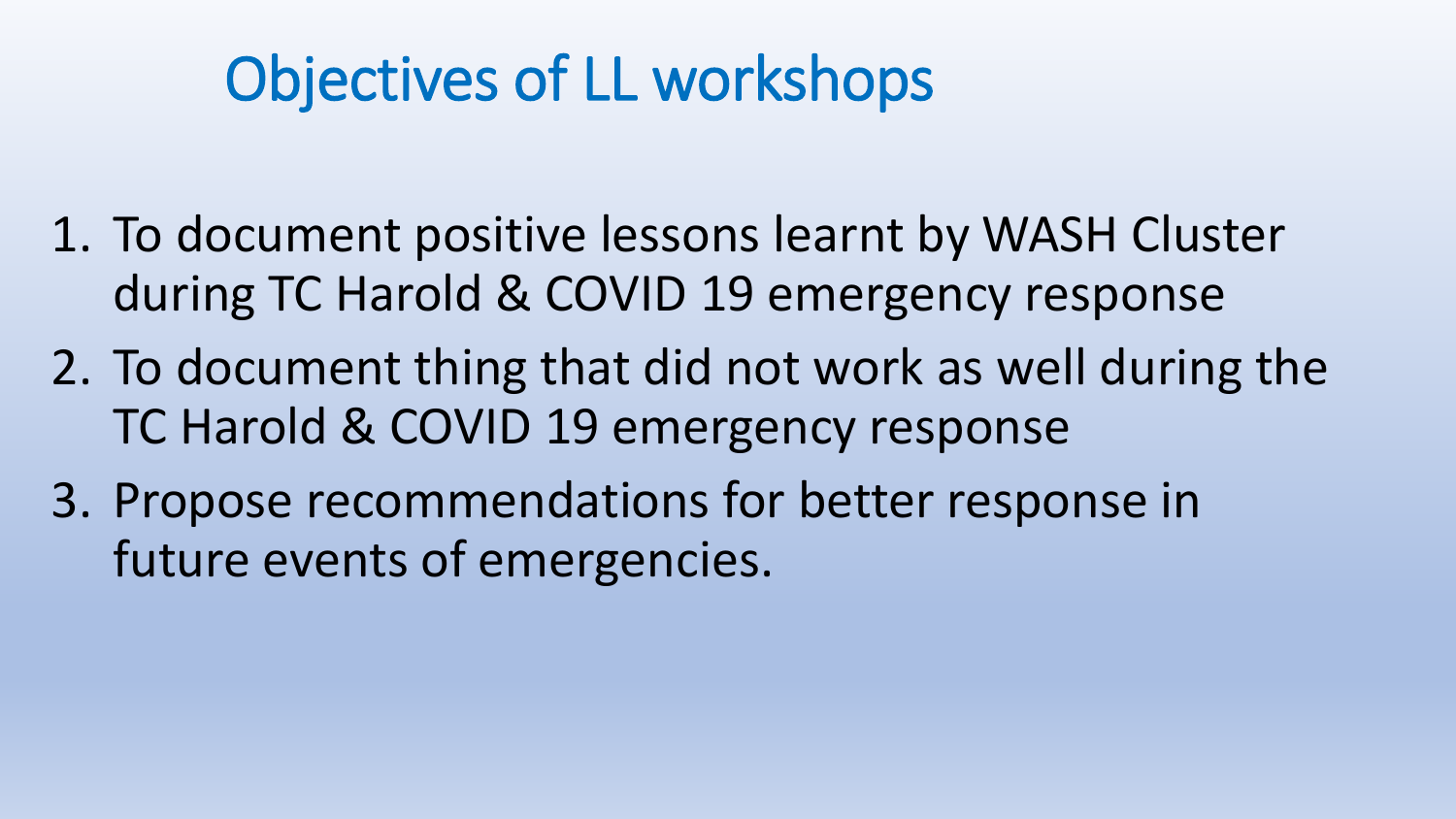## National Coordination

- 1. Sufficient Human resources at National Level
- 2. DoWR donors agree for funds already with DoWR directed to TC response
- 3. WASH systems built to standards are resilient
- 4. Less urgent need for schools due to COVID 19
- 5. Developed WASH emergency plan helped donor to action immediate funding support to DoWR.
- 6. WASH linkage with Gender Cluster was excellent.
- 7. Director of Water appointment as Controller for Santo helpful for WASH.
- 8. Excellent private partnership for WASH response

#### **Positive Lessons Learnt Things that did not work as well**

- 1. Difficulty accessing NDMO controlled emergency funds.
- 2. Delays in accessing donor funds already in Ministry of Finance. Irregular meetings of inter clusters under NDMO did not help cluster planning.
- 3. Confusion and uncertainty over operation functions - EOCs and roles played by different officers within EOCs- who activates provincial WASH clusters.
- 4. Frequent absence of critical finance officers at NDMO makes respond difficult.
- 5. Slow NDMO procurement process did not help response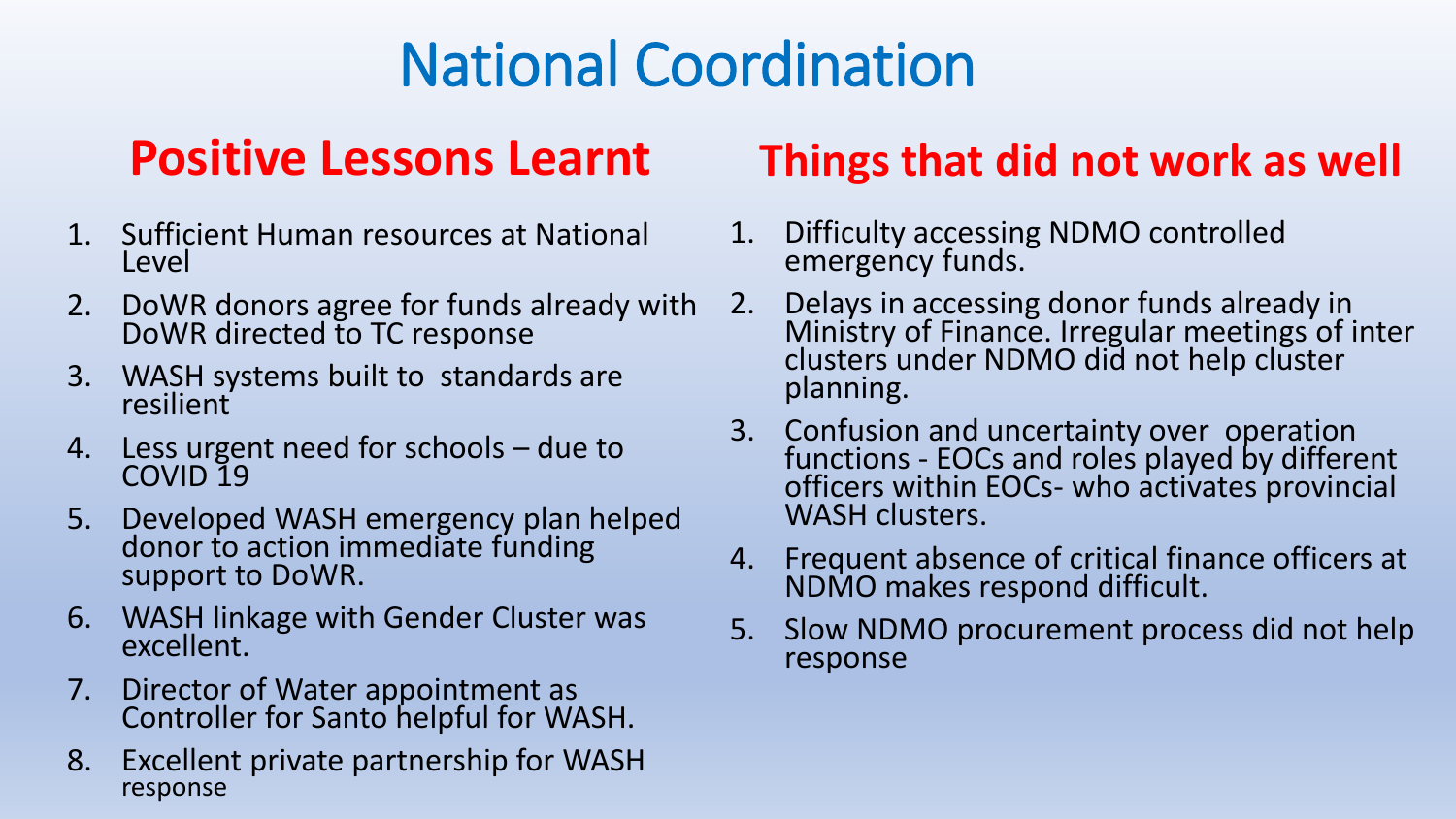## National Coordination Recommendations

- 1. Need for Clusters to also access Government emergency funds for immediate response
- 2. Government Ministries allocated funds ready for use during emergencies.
- 3. DESPAC and Finance Department develop ways to improve and shorten time to access donor funds already with Government.
- 4. Review current WASH SOP to clarify uncertainties, roles and functions of WASH at all levels during emergencies.
- 5. Convene a high level discussion between Directors Public Health and DoWR to agree appointment and support of sanitarians in area councils.
- 6. NDMO strengthens its coordination roles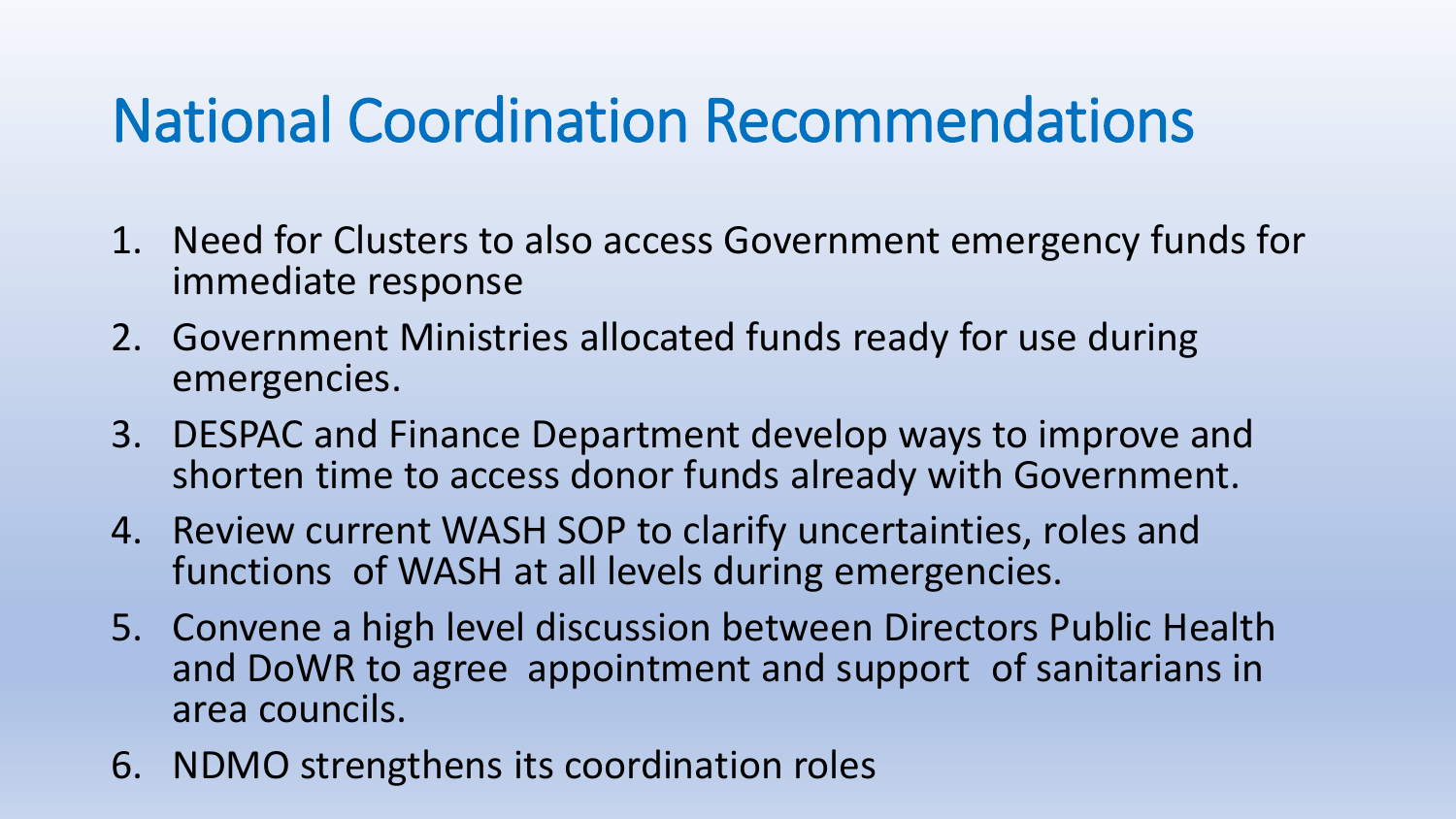## Provincial EOCs

#### **Positive LL**

- 1. Provincial Government structures and Provincial Secretary Generals took lead in coordination of emergency response
- 2. Government appointed senior government officers to be controllers of emergencies in each affected provinces.
- 3. Local Council of Chiefs, churches and CDCCs are a big asset to the response team.

#### **Things that did not work as well**

- 1. Confusions over the roles of government appointed controllers and Provincial Secretary Generals in the operation of EOC.
- 2. Malampa Provincial government delayed to activate PEOC.
- 3. Confusion over reporting lines between Melsisi and Pangi EOCs.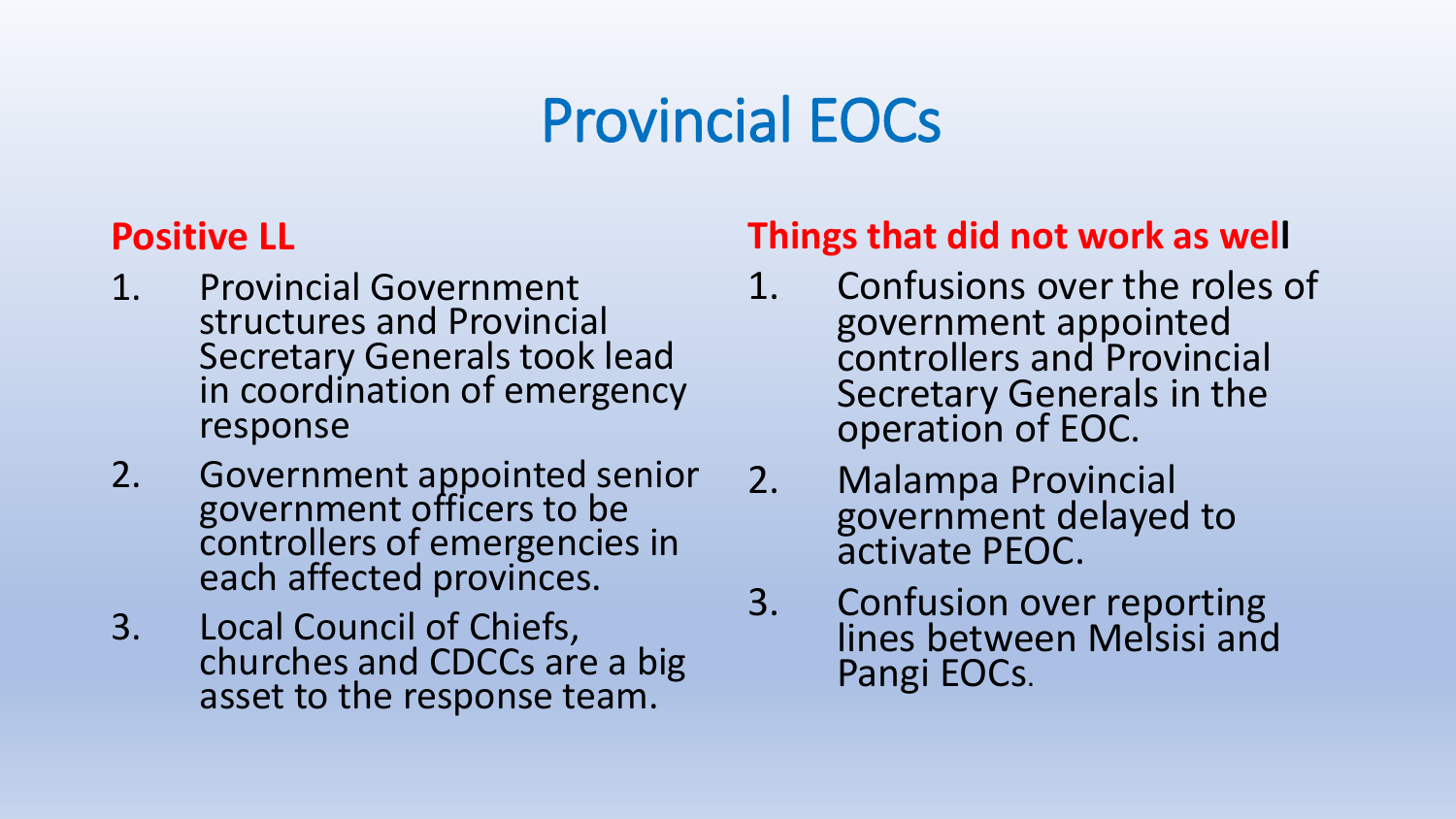## PEOC recommendations

- 1. Clarify roles and job descriptions of the Secretary General of the Province and the Government appointed Emergency Controller during emergency.
- 2. Clarify the line of Cluster activation from NDMO down to the Provincial WASH Cluster.
- 3. Encourage provincial clusters operation rather than sector working group, to support PEOC facilitation of requests to NDMO.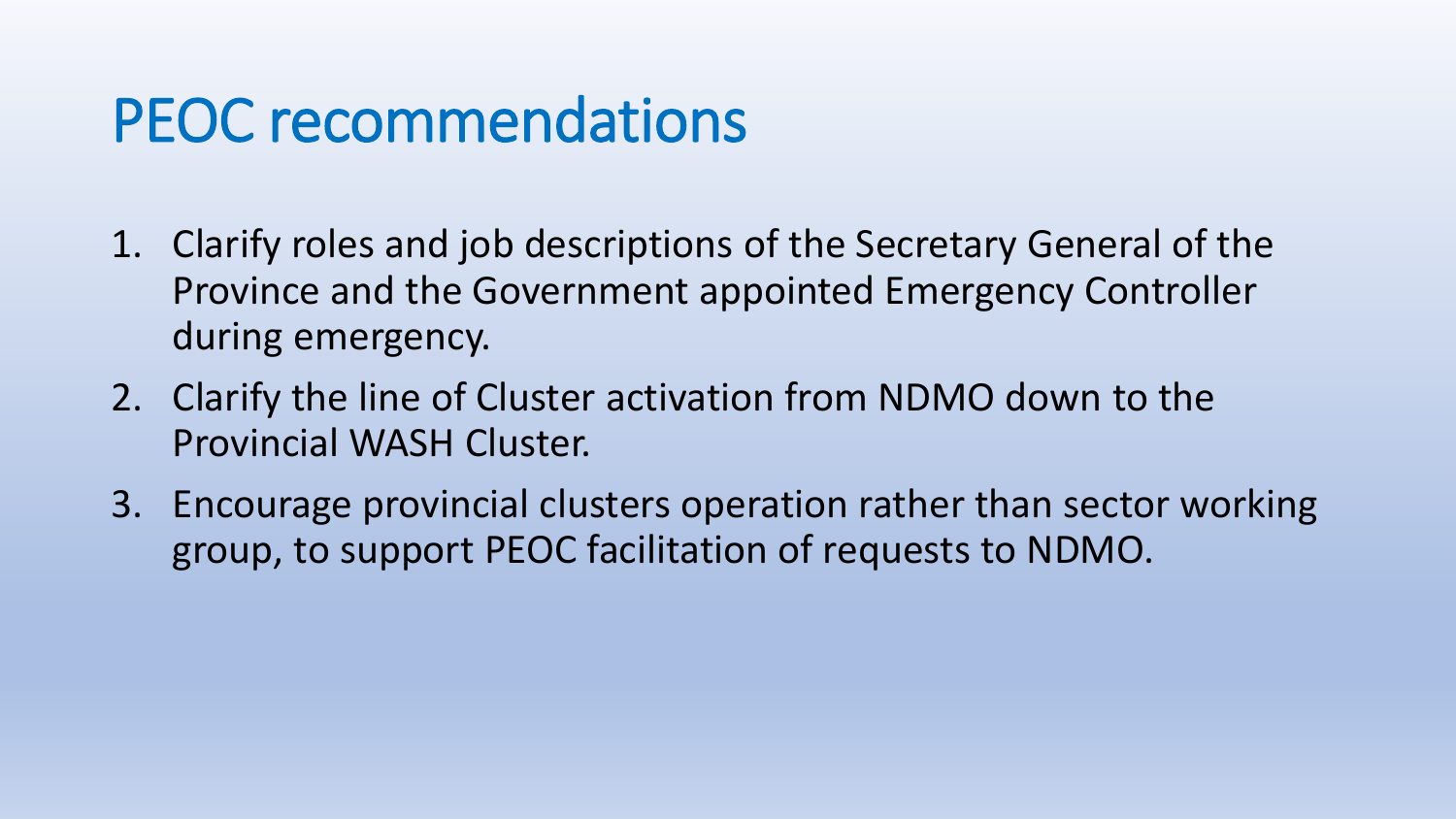## Provincial WASH EOC

#### **Positive Lessons Learnt**

- 1. Officers quickly switched focus from COVID 19 to TC Harold Response.
- 2. Sanma Provincial WASH team operating as a Cluster helped PEOC process requests from WASH.
- 3. Provincial WASH Meetings help in peacetimes helped ensure people already knew each other and were used to working together.
- 4. Some organization coordinated more than others. In some locations, organization just "informed" DoWR and in others they are real partners.

#### **Things that did not work as well**

- 1. Unprepared for TC Harold- Covid 19.
- 2. Confusion over activation of WASH Cluster -PEOC or national WASH Cluster ?
- 3. Confusion over reporting lines where there are two EOCs operating. (Melsisi & Pangi on Pentecost)
- 4. Difficulty coordinating between WASH and MoH Environmental Health on sanitation responses.
- 5. Infrequent communications between DoWR procurement team and field teams slows time to procure supplies.
- 6. Within Health, funding priority is directed to curative and less to sanitation and hygiene.
- 7. Transport and weather conditions delayed response to remote communities
- 8. Provincial water offices lack spaces as operation centers, and operational tools to support WASH emergency response coordination
- 9. Luck of man power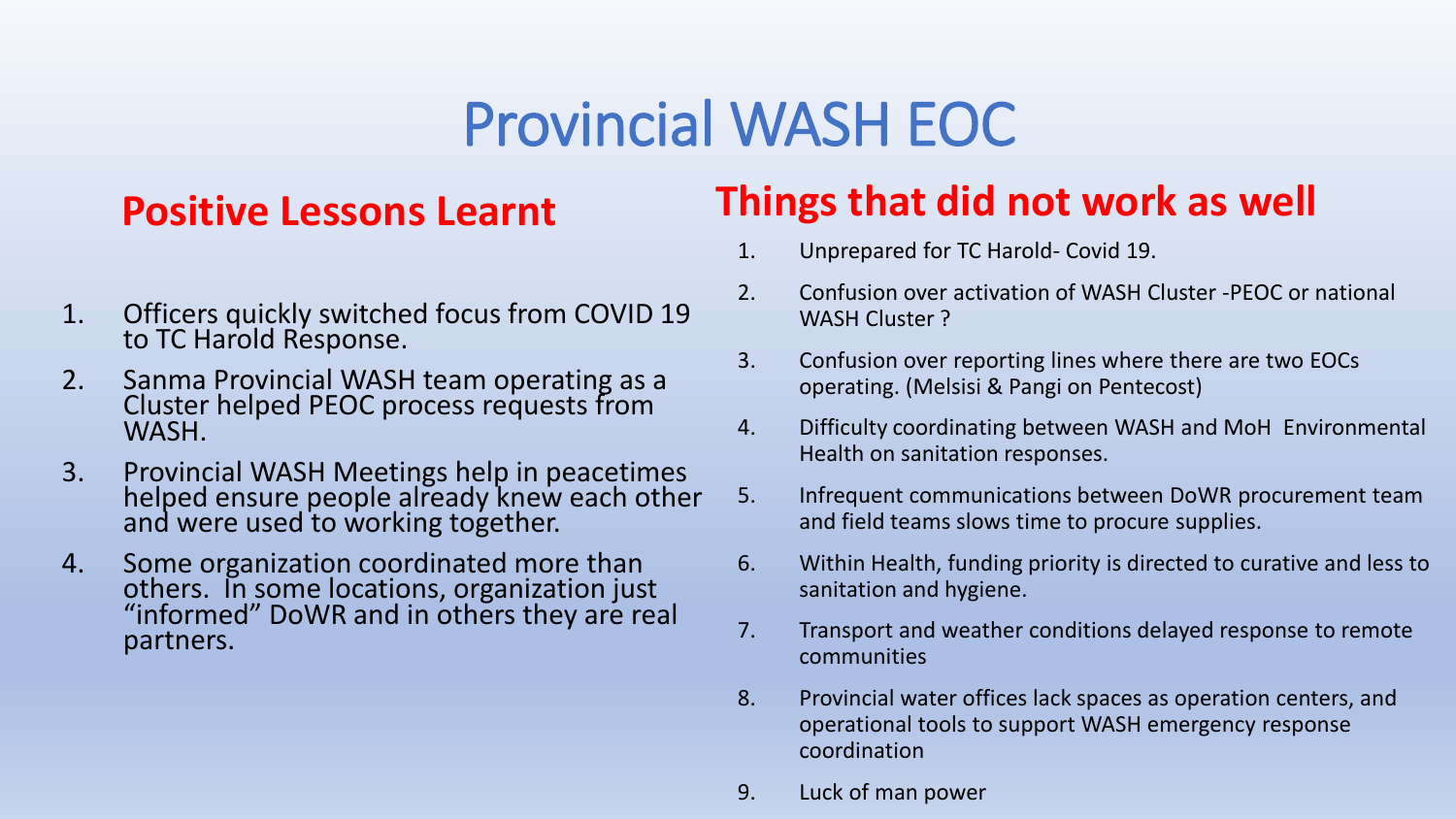## Provincial WASH EOC Recommendations

- 1. Convene high discussion between the Director of Public Health and the Director Water Resources to foster the understating and minimize confusions of WASH roles t during emergency responses
- 2. Improve communications between WASH emergency team in the field and Vila DoWR through weekly virtual meetings at the same time each week. Consider deploying a WASH team/officer in each established EOC.
- 3. Strengthen WASH Coordination between WASH partners in the field and between EOC WASH team in the field.
- 4. Improve WASH facilities in identified evacuation centers in peace times ready for use during emergencies
- 5. Increase office spaces at Provincial Water Offices to include sufficient room as conference room that can be used as WASH EOC during emergencies.
- 6. Train and maintain a volunteer data base to access during emergency to support operations.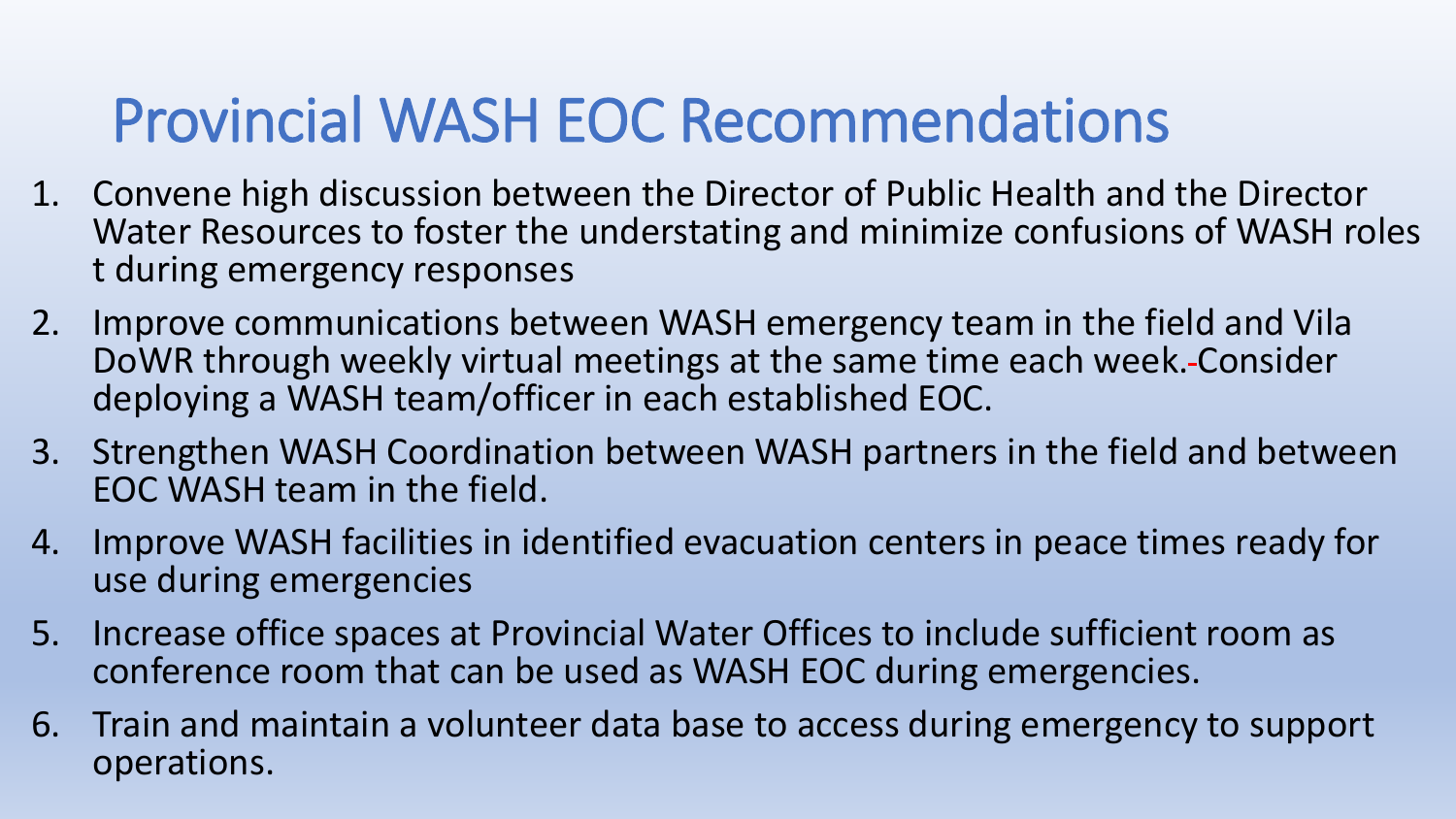## Finances

#### Positive LL

- 1. Government allocated funds to NDMO for the response.
- 2. NGO partners were able to use their financial resources for the responses, later to be refunded by their donors. Refunds by donors can be done if Cluster responds was approved by WASH Cluster.
- 3. Donors agree for DoWR to redirect and utilize donor funds already sitting in the Ministry of Finance on emergency respo
- 4. Government MPP funding allocation assisted WASH to respond

#### What did not work well

- 1. Difficulty accessing government emergency funding .
- 2. Delays experienced in accessing donor funds already kept in the Ministry of Finance.
- 3. WASH funds cannot be accessed from the provincial finance office, only from Vila, thus delaying responses

#### Recommendations

- 1. NDMO to allocate portion of government emergency funds to clusters including WASH to commence responses immediately.
- 2. Government to include in the annual budget, emergency funds to Ministries who can access the fund immediately following disasters.
- 3. Work out how to quickly access funds from Finance Ministry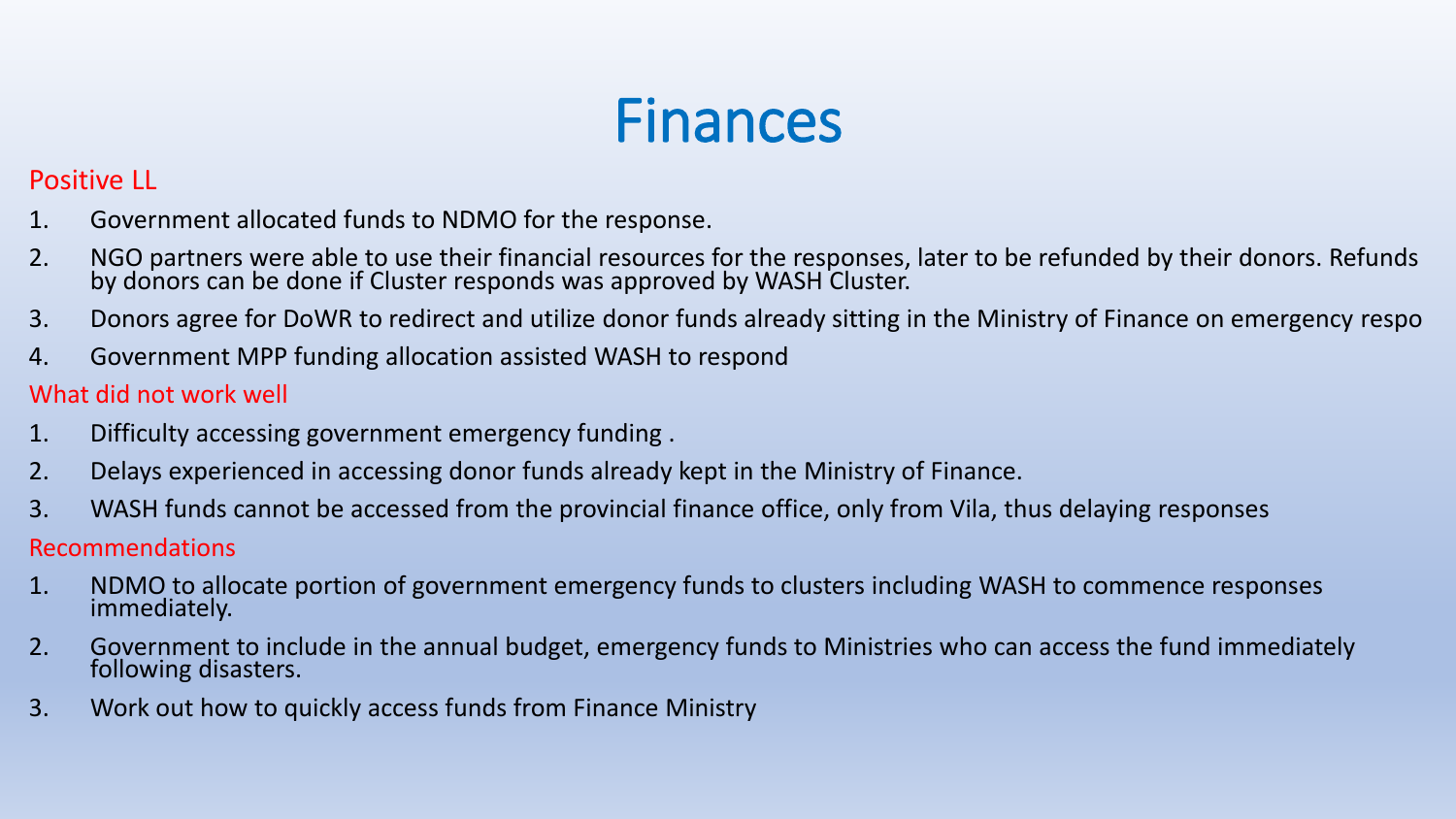### ASSESSMENT

#### **Positive Lessons Learnt**

- 1. DoWR staff getting on the plane with spare parts and tools for the assessment in affected areas was a highly positive approach.
- 2. Use of smart phones for field assessment data collection

#### **Things that did not work so well**

- 1. NDMO IRA was less useful for WASH to make decisions.
- 2. WASH IRA questionnaire is too long
- 3. confusion over NDMO and WASH IRA assessments
- 4. Assessment conducted by untrained officers resulting in incorrect or incomplete data.
- 5. Water committee not reporting disaster damages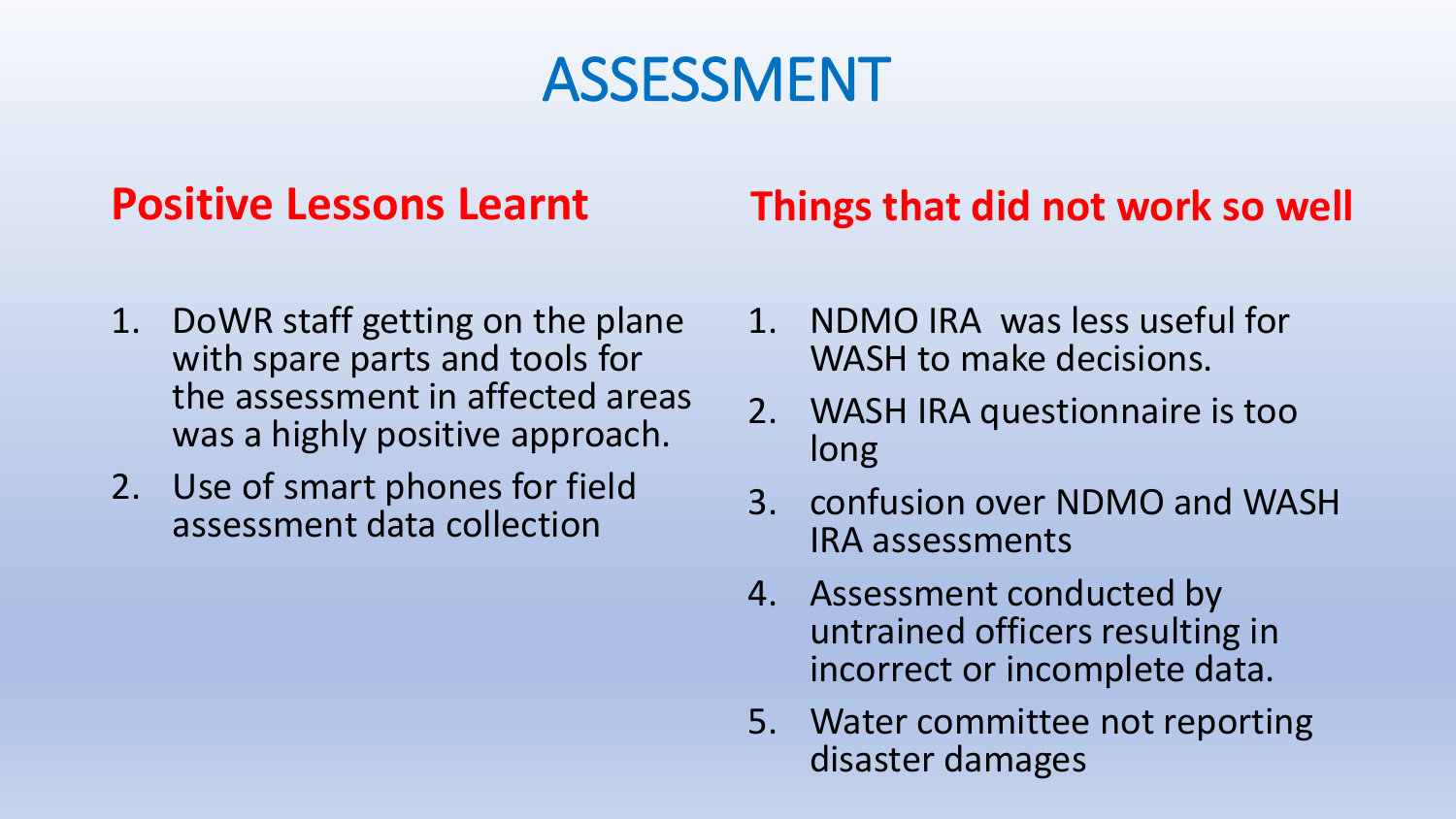## ASSESSMENT RECOMMENDAIONS

- 1. Review WASH Cluster IRA and shorten the length of the questionnaire
- 2. Review WASH questions in NDMO coordinated IRA to better inform the WASH cluster.
- 3. Change to WASH IRA to detailed assessment to avoid confusion with NDMO IRA.
- 4. Ensure assessment teams possess skills to produce BoQ for the systems assessed for quick responses.
- 5. Community water committees assist with assessment (perhaps by being incorporated into the CDCC at community levels or by DoWR staff calling, rather than visiting, during rapid assessments)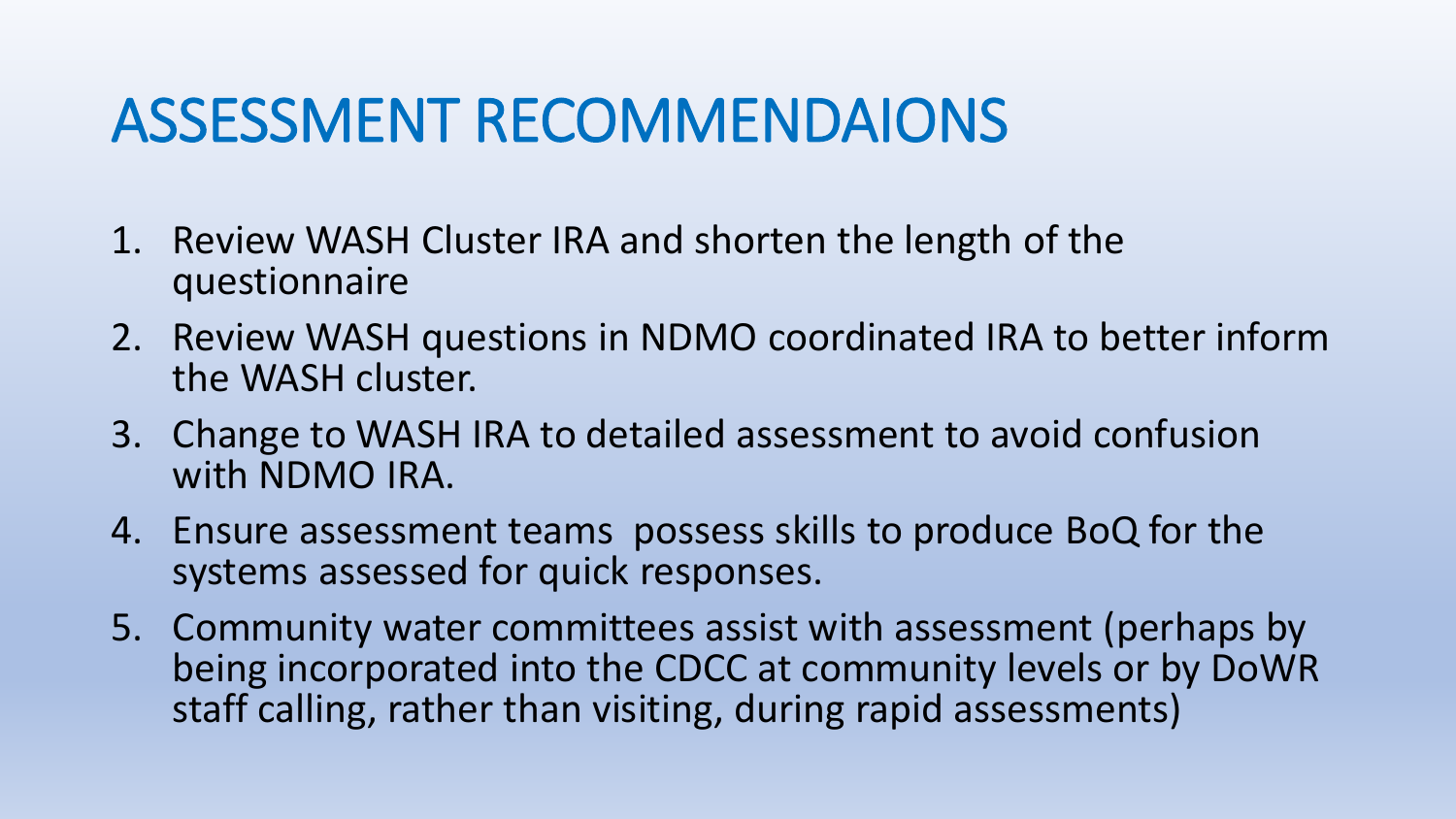## Information Management

#### **Positive Lessons**

- 1. Full time IMO at DoWR provides IM support
- 2. 4Ws are submitted
- 3. Lots of good things, .. maps and infographics, shared proposals, plans and sit reps posted on the WASH cluster google group. MOH also uses WASH Google group for Sanitation and Hygiene
- 4. WASH IM was reported to be excellent in the response
- 5. Designs of recent water systems are available to access

#### **What did not work so well**

- 1. Provincial IM still limited to support provincial decision making.
- 2. Current DoWR WRI did not capture detail pipe sizes
- 3. Incomplete 4Ws template being submitted.
- 4. Still confusion over NDMO 3W versus WASH Cluster 4W.
- 5. Slow submission of sitreps, minutes of meetings affects decision making. reporting from P WASH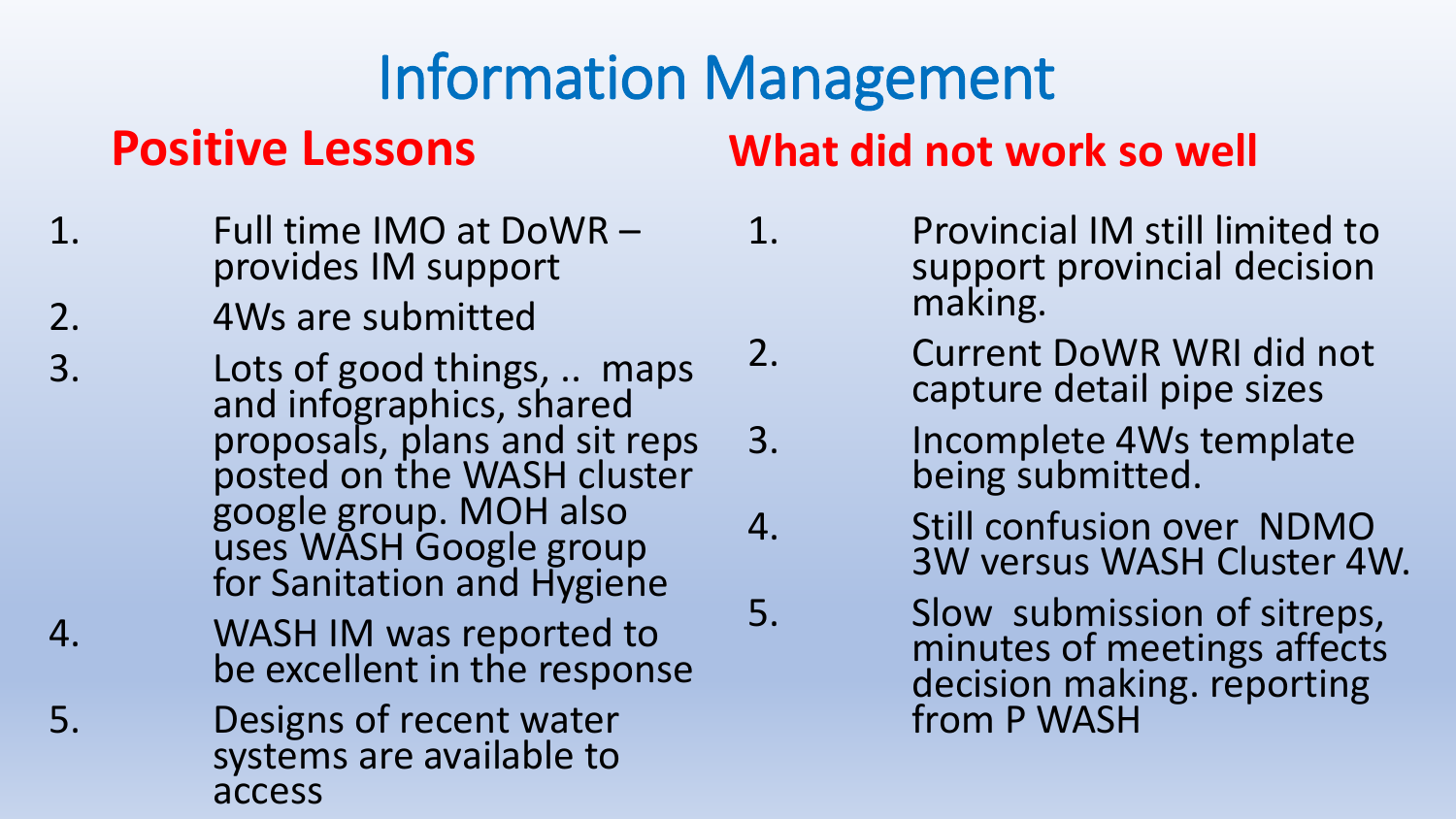## Information Management Recommendations

- 1. Update WRI, that will provide more details of the systems pipe sizes.
- 2. Decentralize information management know how to the provinces.
- 3. Encourage use of GPS from android phones.
- 4. IMO to support or train provincial water managers and officers to access water systems detailed designs from their provinces to know the details of the systems and pipes specifications.
- 5. Support WASH partners to use 4Ws template for reporting instead of the NDMO 3Ws.
- 6. Train and designate an IM at the PEOC for WASH timely reporting.
- 7. Link water designs with Water Resources Inventory.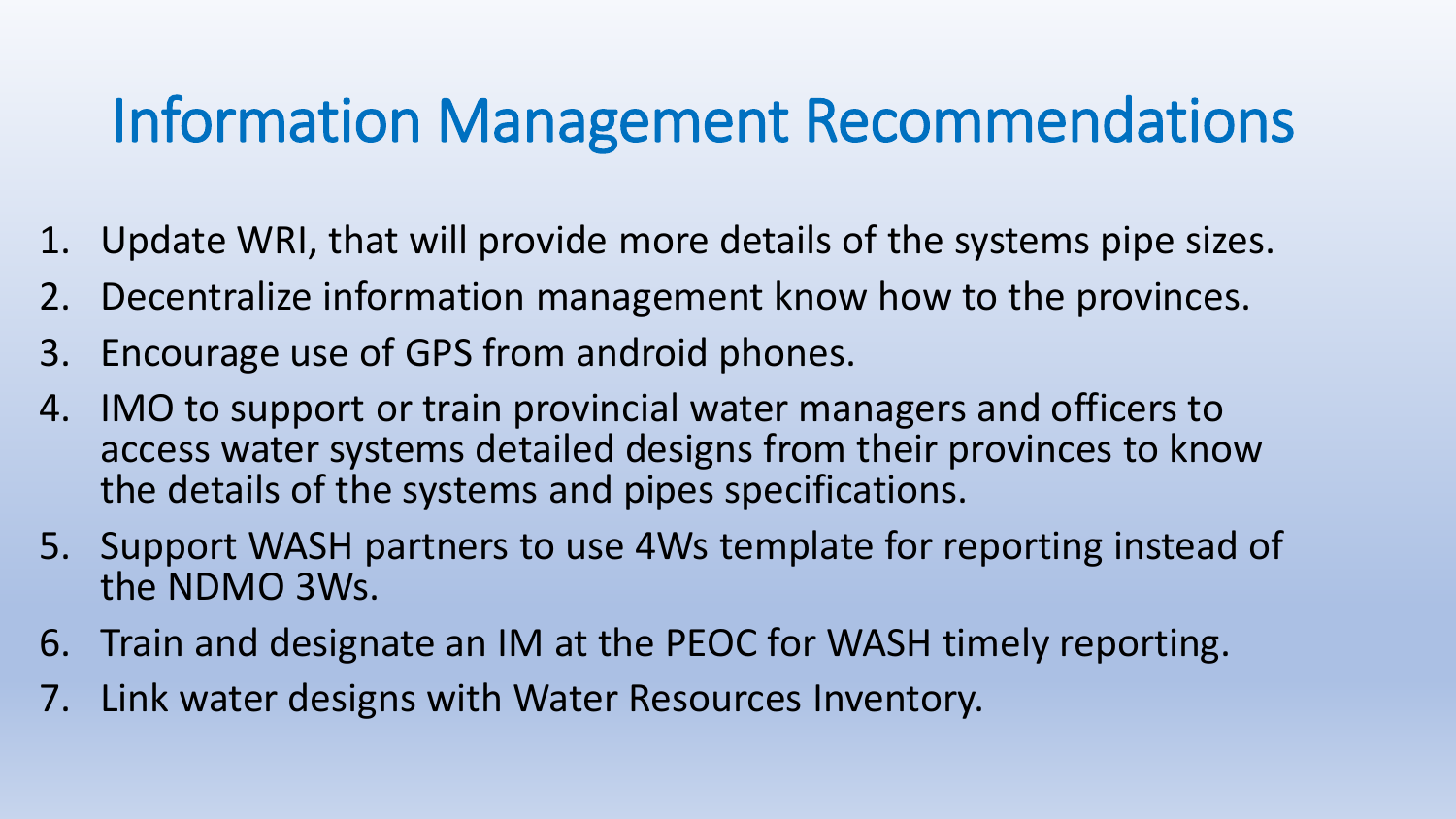## Immediate Response

#### **Positive lessons**

- 1. DoWR surge staff flying out quickly and doing Quick Fixes while doing assessments worked well
- 2. DoWR and national contractors have the capacity.
- 3. Reported satisfactory WASH responses , but could be further improved.

#### **Things that did not work as well**

- 1. Frustration and a perceived lack of trust between field and national teams about what items to purchase.
- 2. BoQ submitted by field officers were changed with incorrect sizes of fittings
- 3. Response to provide emergency temporary toilet facilities to affected household was almost non-existence
- 4. Unavailability of emergency sanitation response guideline.
- 5. Unavailability of emergency water response guideline
- 6. Transport difficulties and bad weather conditions delayed responses to reach far and remote communities.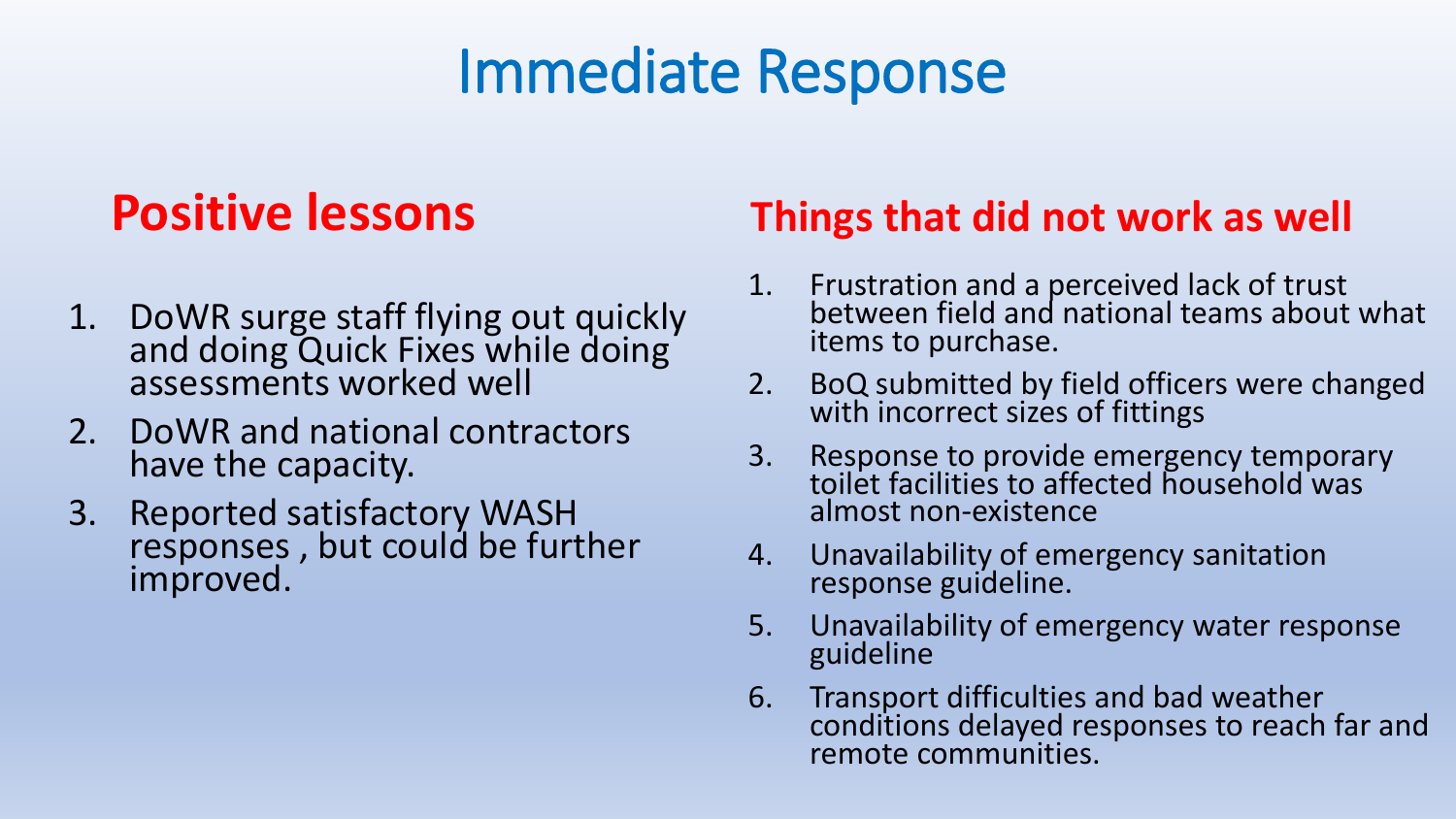### Immediate Response Recommendations

- Pre stock pipe fittings with area council sanitarians.
- Water committees appoint a community plumber.
- Pre stock temporary PVC toilet slabs to enable quick fixes to toilet facilities.
- •Develop minimum sanitation standards for sanitation and water quick fixes.
- Shorten time of procurement against quick fixes BoQ from the field. Increase communications between field and engineers/procurement team to speed up process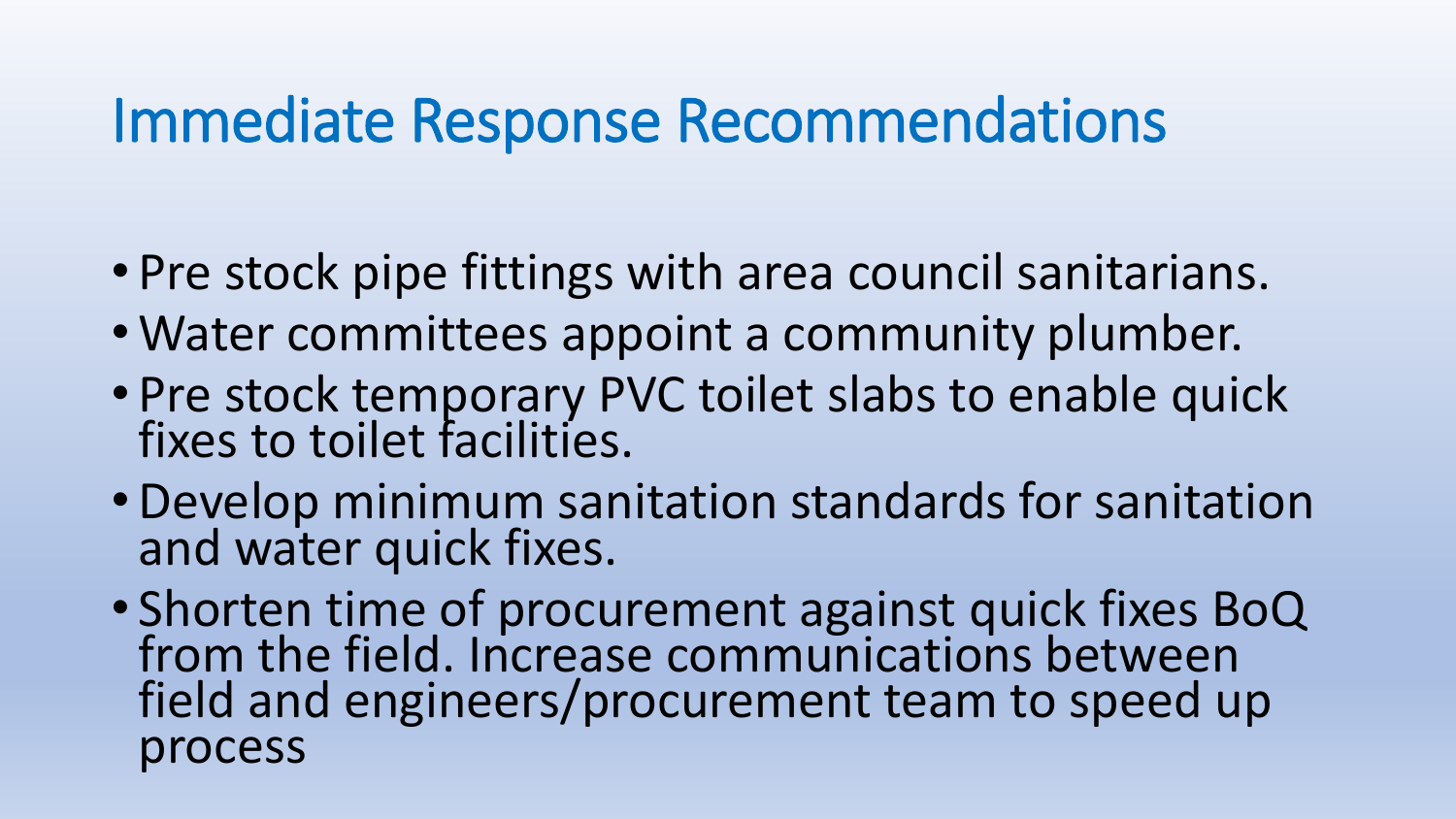## **Logistics**

#### **Positive Lesson**

1. Designated officer in DoWR responsible for logistics

#### **What did not work as well**

- 1. A single officer responsible for emergency logistics in not enough
- 2. Absence of WASH warehousing both at national and provincial level Recommendation
- 1. Increase logistics man power at DoWR national office during emergency responses.
- 2. Create WASH ware housing at all levels. (May consider sharing with other sectors)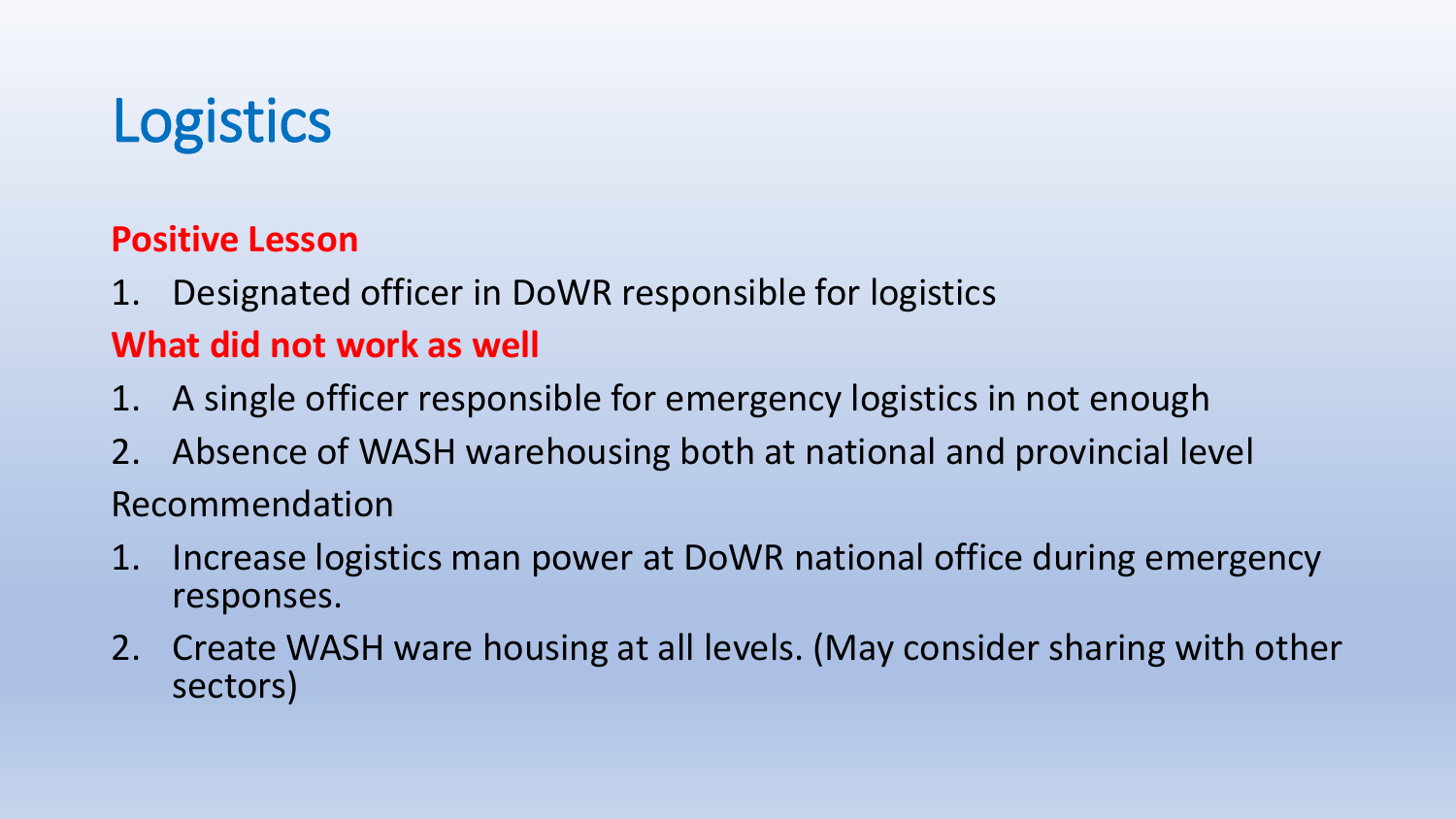## **Distribution**

#### **Positive LL**

- 1. Most of the content of the hygiene kits can be purchased and packed locally.
- 2. NGO partners were involved in NFI distribution

#### **Things that did not work as well**

- 1. A lot of pressure to distribute "stuff" taking resources away from restoring service delivery needed to be priority. Different distribution strategies are needed for different items. It was very difficult in this emergency as everyone was affected, but there was limited stock and it was unclear on who should receive what.
- 2. There was confusion around filters. Some communities thought they brought diarrhea (It is possible some filters might not have been removing bacteria)
- 3. There were confusions around contents of hygiene kits, dignity kits and family kits distributed.
- 4. Difficulties disposing off of empty plastic water bottles distributed are a risk to environment.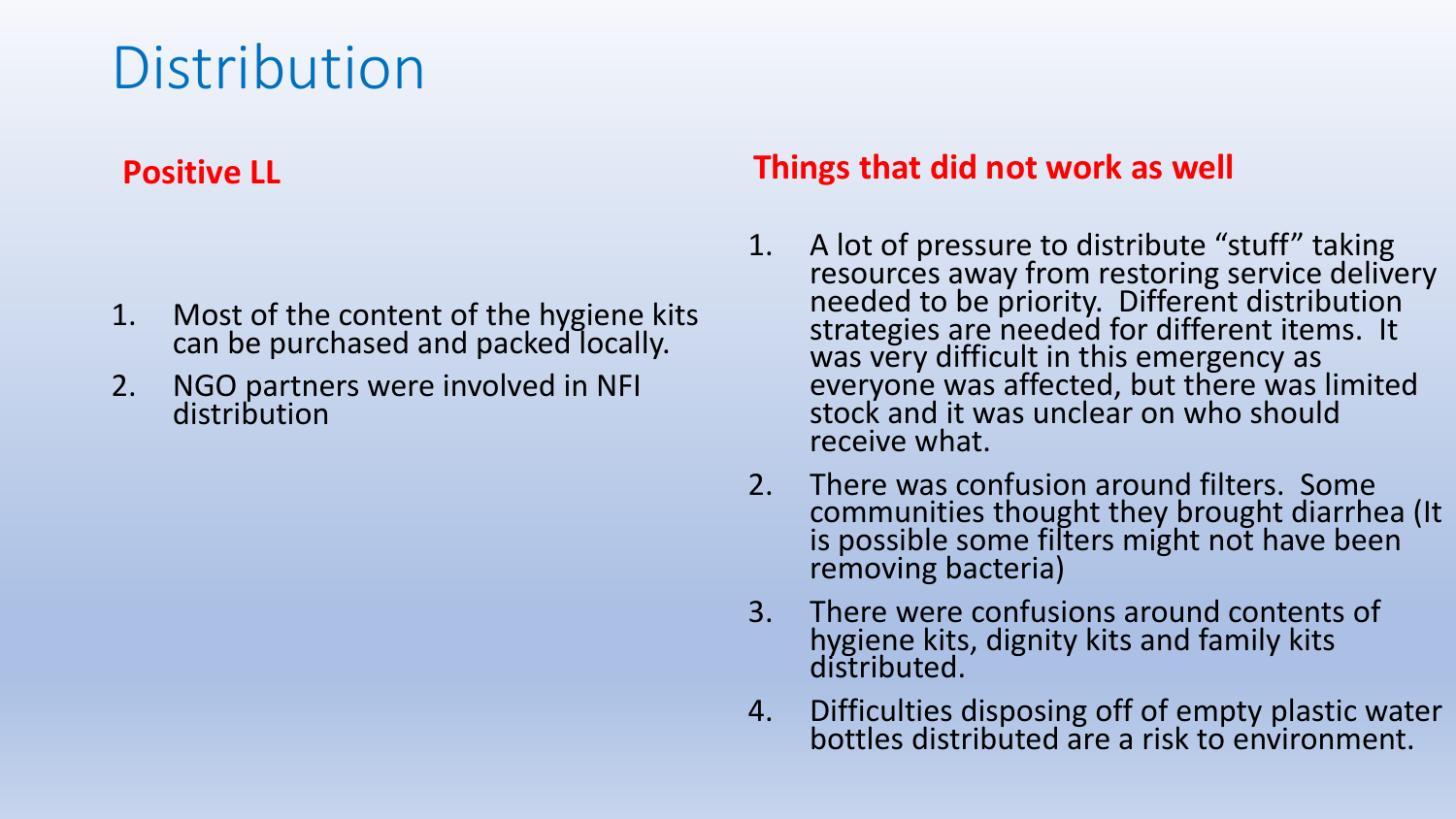## Distribution- Recommendations

- 1. Standardize content of hygiene and dignity kits and hygiene kits.
- 2. Explore option to purchase contents locally and repack into hygiene and dignity kits.
- 3. Distribution criteria be made available to distributing teams immediately to avoid delays in distribution.
- 4. Provide clear instruction on how to use the kits including setting up and maintenance of water filters.
- 5. Transition from distributing 1.5ltrs water bottles to10ltr or 20lts water containers, to avoid environmental pollutions. Encourage.
- 6. Reduce time to procure and freight water fittings without delay.
- 7. Pre stocking of basic water systems fittings at provincial levels would help to speed up quick fixes following disasters.